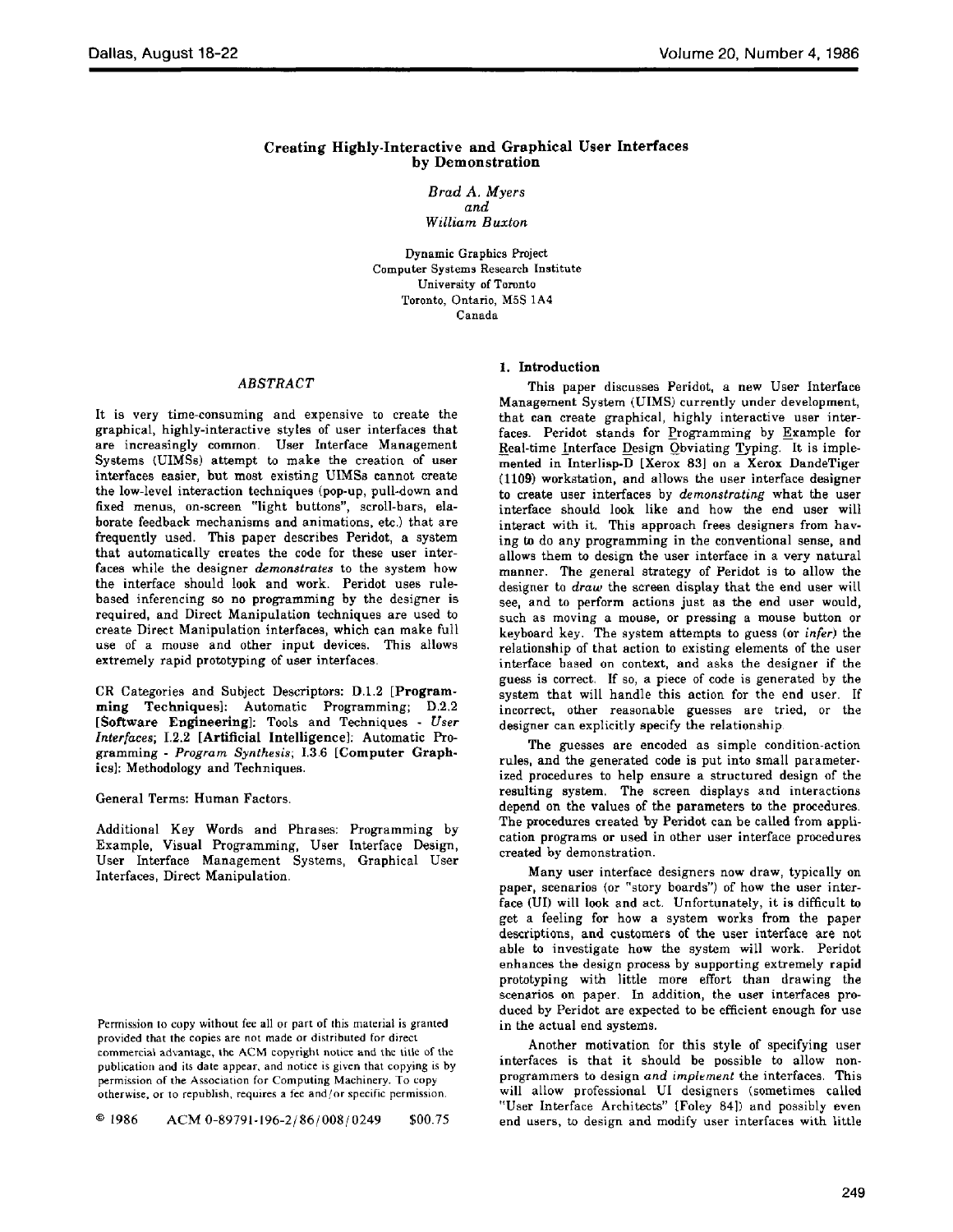I

training and without conventional programming. Virtually all textual UI specification methods are too complicated and program-like to be used by non-programmers [Buxton 83].

The *Direct Manipulation* style of user interfaces [Shneiderman 83][Hutchins 86], where the user typically uses a mouse to select and manipulate objects on the screen, has become very popular (and possibly even predominant) for modern computer systems. Unfortunately, there are virtually no tools available to help develop the low level interaction techniques that support these interfaces, so almost all are laboriously programmed using conventional programming languages. It is well documented in the literature how expensive this process is [Williams 83][Smith 82]. This limits the amount of prototyping possible, and therefore the quality of the interfaces. Existing tools to help build user interfaces, called User Interface Management Systems (UIMSs) [Thomas 83][Olsen 84][Pfaff 85], have not provided a powerful and flexible way to conveniently generate the interaction techniques for these styles of interfaces. In particular, few systems have allowed Direct Manipulation techniques to be used to create the interfaces [Shneiderman 86].

All UIMSs are restricted in the forms of user interfaces they can generate [Tanner 85]. Peridot is only aimed at graphical, Direct Manipulation interfaces. For example, Peridot should be able to create interfaces like those of the Apple Macintosh [Williams 84]. Peridot does not help with textual command interfaces or with the coding of the semantics of the application. The set of interfaces it will produce is rich enough, however, to be very interesting and of practical use for commercial systems.

In summary, the goals of Peridot are that:

- 1) interaction techniques for Direct Manipulation interfaces should be supported,
- 2) the system should be easy to use for the designer and require little or no training,
- 3) the designer should not have to write programs,
- 4) the interface should be visible at all times as it is developed and changes should be immediately apparent,
- 5) the *behavior* of the interface should also be created in a Direct Manipulation manner and it should run in real time (points 4 and 5 provide for extremely rapid prototyping), and
- 6) the system should create run-time code that is efficient enough for use in actual application programs.

This paper presents the design and implementation of the demonstrational aspects of Peridot. A longer report providing more detail and covering other aspects is in preparation [Myers prep]. Throughout this paper, the term "designer" is used for the person creating user interfaces (and therefore using Peridot). The term "user" (or "end user") is reserved for the person using the interface created by the designer.

# **2. Background and Related Work**

Tanner and Buxton [Tanner 85] present a model of User Interface Management Systems that identifies a number of separate parts (see Figure 1). Peridot is aimed mainly at the "module builder" aspects, but it also covers the "system glue" and "run-time support" components.



Figure 1. Model for User **Interface Management** Systems (from [Tanner 85]).

The "module builder" creates a library of specific interaction techniques. Some systems, such as the Macintosh ToolBox [Apple 85] and the routines that come with most modern window managers [Myers 84][Tesler 81], are essentially the library portion by itself. Using a library has the advantage that the final UI will look and act similarly to other UIs created using the same library, but clearly the styles of interaction available are limited to those provided. In addition, the libraries themselves **are**  often expensive to create: A few UIMSs, such as Syngraph [Olsen 83] and Squeak [Cardelli 85], are designed to help with the creation of the interaction techniques that make up the library, but the indirect and ahstract methods used by these programs have proved difficult to use. Peridot attemots to make this process more direct.

Many (probably most) UIMSs concentrate on combining ("gluing") the modules together after they have been created, since it is often non-trivial to write the programs that coordinate the interaction techniques. This is evidenced by the need for the MacApp system to help write programs that use the Macintosh ToolBox. Some, such as Menulay [Buxton 83] and Trillium [Henderson 86], allow the designer to see the design as it is created, but most require that the specification be in a textual language (e.g. [Hayes 85][Jacob 85]). Although a number of modern UIMSs allow the layout of the screen to be specified in a Direct Manipulation manner, virtually all still require the interaction to be specified in an abstract, indirect way, such as using state transition networks. Peridot allows Direct Manipulation to be used for both.

The power in Peridot comes from the use of a new approach to user interface design. The principles of *Programming by Example* and *Visual Programming* have been adapted to allow the designer to demonstrate the desired user interface graphically. These principles are defined, and a comprehensive taxonomy of existing systems that use them is presented, in [Myers 86]. "Visual Programming" (VP) refers to systems that allow the specification of programs using graphics. "Programming by Example" (PBE) systems attempt to infer programs from examples of the data that the program should process. This inferencing is either based on examples of input-output pairs [Shaw 75][Nix 86], or traces of program execution [Bauer 78][Biermann 76b]. Some systems that allow the programmer to develop programs using specific examples do not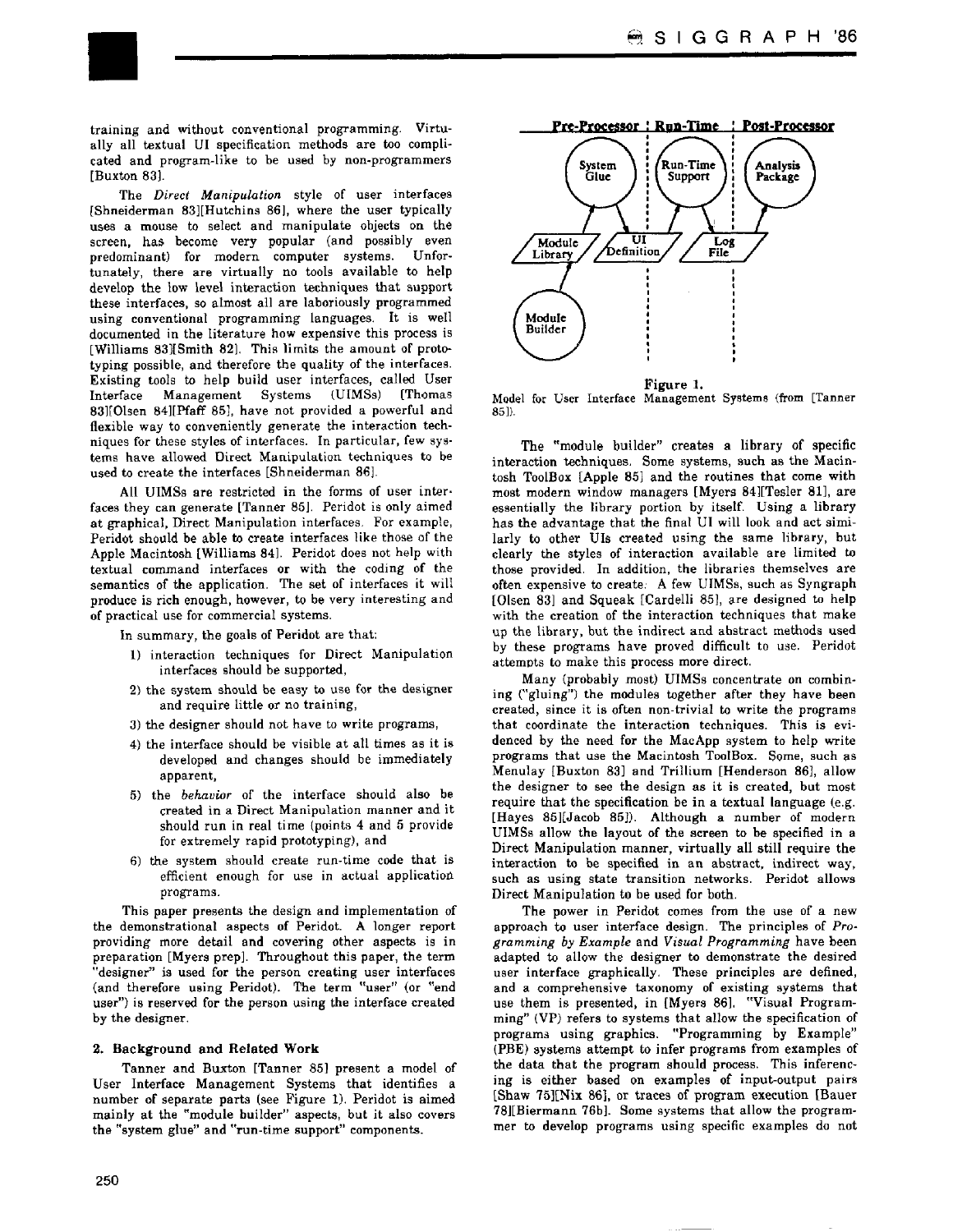use inferencing [Halbert 81 and 84][Lieberman 82][Smith 77]. For example, SmallStar [Halbert 84] allows users to write programs for the Xerox Star office workstation by simply performing the normal commands and adding control flow afterwards. Visual Programming systems, such as Rehearsal World [Gould 84], have been successful in making programs more visible and understandable and therefore easier to create by novices.

Peridot differs from these UIMSs and programming systems in that it applies Programming by Example and Visual Programming to the specific domain of graphical user interface specification. Tinker [Lieberman 82] has similar aims, but it does not provide inferencing, and code is specified in a conventional, textual manner in LISP. Early inferencing systems were rather unsuccessful since they often guessed the wrong program and it was difficult for the programmer to check the results without thoroughly studying the code [Biermann 76a]. In limited domains, PBE has been more successful, for example, for editing in the Editing by Example system [Nix 86]. Other systems that are relevant to the design of Peridot are those, such as [Pavlidis 85], that try to "beautify" pictures by inferring relationships among the picture elements (such as parallel and perpendicular) and modifying the picture to incorporate them.

# **3. Sample of Peridot in** Action

The best way to demonstrate how easy it is to create a user interface with Peridot is to work through an example. Due to space limitations, we will take a simple interaction: a menu of strings. The operations discussed in this example will be further explained in the following sections. First, however, we present the Peridot screen.

When using Peridot, the designer sees three windows and a menu (see Figure 2). The menu, which is on the left, is used to give commands to Peridot. The window at the top shows the name of the current procedure, the name of its arguments, and *examples* of typical values for those arguments. The window in the center shows what the user will see as a result of this procedure (the end user interface), and the window at the bottom is used for prompting the designer and for messages. For debugging Peridot itself (and for the very few designers that will be interested), the system can be configured to display the generated code in a fourth window. Currently this code is presented in LISP, but creating a more readable form is possible in the future. The displayed procedure and the picture are always kept consistent, so if the picture is edited, the code is changed, and when the code changes, the picture is also updated. It is not necessary for the designer to view or use the code to perform any operations in Peridot.

Figure 3 shows the steps that can be used to create a procedure that handles a menu with a grey drop shadow. First, the designer types the name for the procedure, ("MyMenu"), the name for the parameters ("Items"), and an example of a typical value for each parameter (the list: ("Replace", "Move", "Copy", "Delete", "Delete All", "Help", "Abort", "Undo", "Exit")). Next, the designer draws a grey box for the shadow and then a black box for the background slightly offset from it (see Figure 3a). These commands are given using the Peridot command menu and a mouse. The system guesses that the black box should be the same size as the grey one and at an offset of 7 in X and Y. The designer confirms that this is correct. Next, (in Figure 3b)









Figure 3b.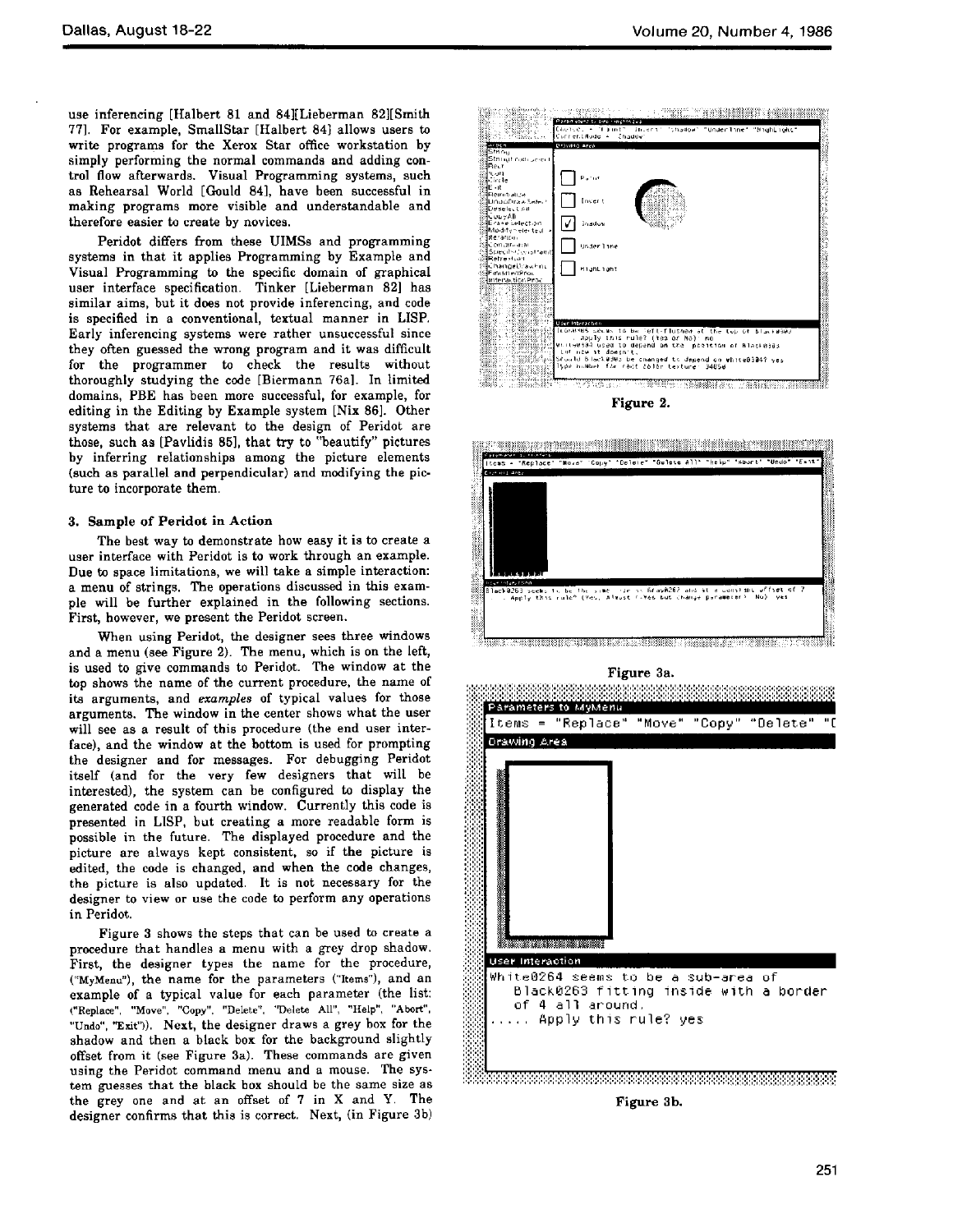

**Figure 3c.** 



# Parameters to MyMenu Items = "Replace" "Move" "Copy" "Delete" Drawing Area ~| Replac:e Move **ii** 11 **i** 12 **i** 13 **i** 14 **i User Interaction** Black0286 seems to be the same position and height as the object under the mouse but some other width, ..... Apply this rule? yes  $\beta$ lack0286 seems to have the same width and LEFT position as White0264, ..... Apply t.his rule? yes

**Figure 3e.** 

# Figure 3d. **Figure 3d. Figure 31.**

**A sequence of frames during the definition of a menu interaction technique. (The pictures for 3b-3f have been expanded to be more readable.) [n 3a, the shadow and background are drawn (and the system infers that they should be the same size). In 3b, a white area is nested inside the background, and in 3c the first two elements of the parameter are copied to the top of the white rectangle. Peridot notices that they are stacked vertically, and that they are part of an iteration. The rest of the iteration is executed in 3d. The size of the white rectangle is then changed to be just big enough to** *include* **all the strings and the system changes the black and grey rectangles accordingly 3e. In 3f, the interaction is being defined using the "simulated mouse."**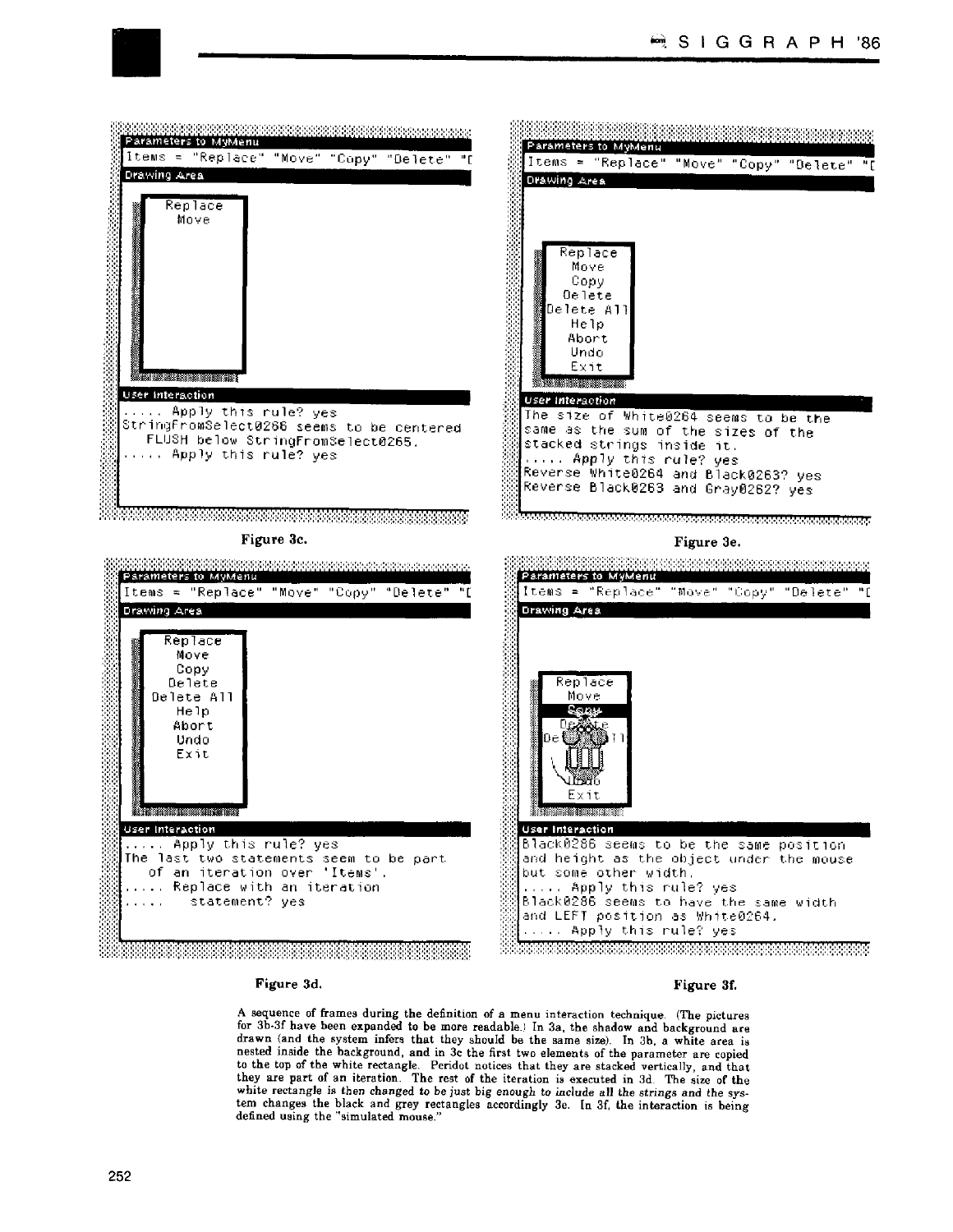a white box inside the black one is drawn, and the system adjusts it to be a constant 4 pixels all around, after confirmation from the designer. Next, (in Figure 3c) the first item in the argument ('"Replace") is copied to the top of the white rectangle, and the system asks if it should be centered at the top. Peridot makes this assumption because the string was placed approximately centered in the box, as shown in Figure 3c. If the string had been placed left-justified in the box instead, then Peridot would have asked if the string should be left-justified. The system asks the designer to confirm every assumption because sometimes the placing is ambiguous. Next, the second string, "Move", is copied below "Replace" and the system guesses that it is also centered. Since the first two elements of a list have been placed on the screen, the system guesses that the entire list might be desired, so it asks the designer if there should be an iteration to display all elements of the list. After the designer confirms this (in Figure 3d), the system executes the rest of the iteration and changes the cede to be a loop. Finally, (in Figure 3e) the designer adjusts the size of the white rectangle to be approximately the size of the strings, and the system asks if the rectangle should be adjusted to fit exactly around all the strings. The sizes of the black and grey rectangles are then automatically adjusted to be proportional to the size of the white rectangle. This completes the presentation aspects of the menu (Figure 3e). It should be remembered that the code being generated does not depend on the specific example values for the parameter; any list of strings will work correctly.

To specify the *interaction* (behavior) of the user interface for the menu, the designer uses an icon that represents the mouse. First, this "simulated mouse" is moved over one of the menu items, and then the designer draws a black rectangle over that item in INVERT drawing mode (see Figure 3f). Peridot infers that the box should be the same height and Y position as the string, and the same width and X position as the white box. The designer then moves the simulated mouse off to the side and erases the black rectangle. Peridot infers that the box should be erased when the mouse is no longer over an object. The designer can perform this action on another string, or explicitly specify an iteration, and the code that handles highlighting is completed. Now the designer "presses" one of the simulated mouse's buttons and specifies, using a Peridot command, that the object under the mouse is returned. From this, the system infers that the procedure should be exited upon button press. The MyMenu procedure is now complete.

Although the textual description of the designer's actions is clumsy, only about ten actions had to be performed to create this procedure (plus confirming Peridot's 12 guesses). Once created, the picture or interaction can be edited, and the menu can used as part of other user interfaces.

# **4. General Principles of Peridot**

One problem with all demonstrational systems is that the user's actions are almost always ambiguous. The system cannot usually know *why the* person did a particular action. This is especially true when the system attempts to infer a general case from a particular example. For instance, when an item is selected, does the user mean that particular item, an item with a similar name, an item at that particular place on the screen, an item with the

same type as the selected one, or an item with some other property? Early inferencing systems attempted to solve this problem by guessing and requiring the user to go back later and check the generated code. Non-inferencing systems, such as Halbert's system for the Xerox STAR workstation [Halbert 81 and 84], require the user to explicitly specify why objects were chosen. Peridot, on the other hand, tries to guess what the designer intends by an action, but, to avoid the problems of earlier systems, it always asks the designer if each guess is correct. It is expected that the guesses will usually be correct, which will save the designer from having to specify a great deal of extra detail and from having to know a programming language to express those details. In addition, it is easy to check for errors since the results of all actions and inferences are always immediately visible on the screen.

Any graphical user interface is composed of two parts: the *presentation* or layout, which defines what pictures are on the screen, and the *interaction* or behavior, which determines how these pictures change with user actions. As shown in the previous example, these are specified separately in Peridot. The pictures that Peridot currently supports are: rectangles filled with various grey shades, text strings, filled circles, and static pictures drawn with other programs  $(e.g.$  icons)<sup>1</sup>.

Peridot uses inferencing in three different ways. First, it tries to infer how various objects in the scene are related graphically. When the designer draws an object, it usually has some implied relation with other objects that have already been drawn. For example, a box might be nested inside another box, or a text string centered at the top of a box. If the picture was simply a static background that never changed, it would not be important for the system to notice these relationships. In Peridot, however, the pictures usually depend on the parameters to the procedure that generate them. For example, the size of the box around a menu might depend on the number of items in the menu and the width of the largest item. Peridot must therefore infer the meaningful relationships among objects from the drawings that the designer produces. This object-object inferencing is described in section 5.1.

The second type of inferencing used by Peridot is to try to guess when control structures are needed. For example, when the designer displays the first two elements of a list, Peridot infers that the entire list should be displayed and will generate an iteration. Conditionals are also inferred for special cases and exceptions. For example, a check-mark might be displayed to show the current value of a set of choices (as in Figure 2). Iterations and conditionals are discussed in sections 5.2 and 5.3 respectively.

The final type of inferencing used by Peridot is to try to guess when actions should happen during the execution of an interaction. For example, a highlight bar might be displayed when the left mouse button goes down. This type of inferencing is described in section 6.

i Straight and curved lines, and individual pixels should be easy to add in the future, if needed.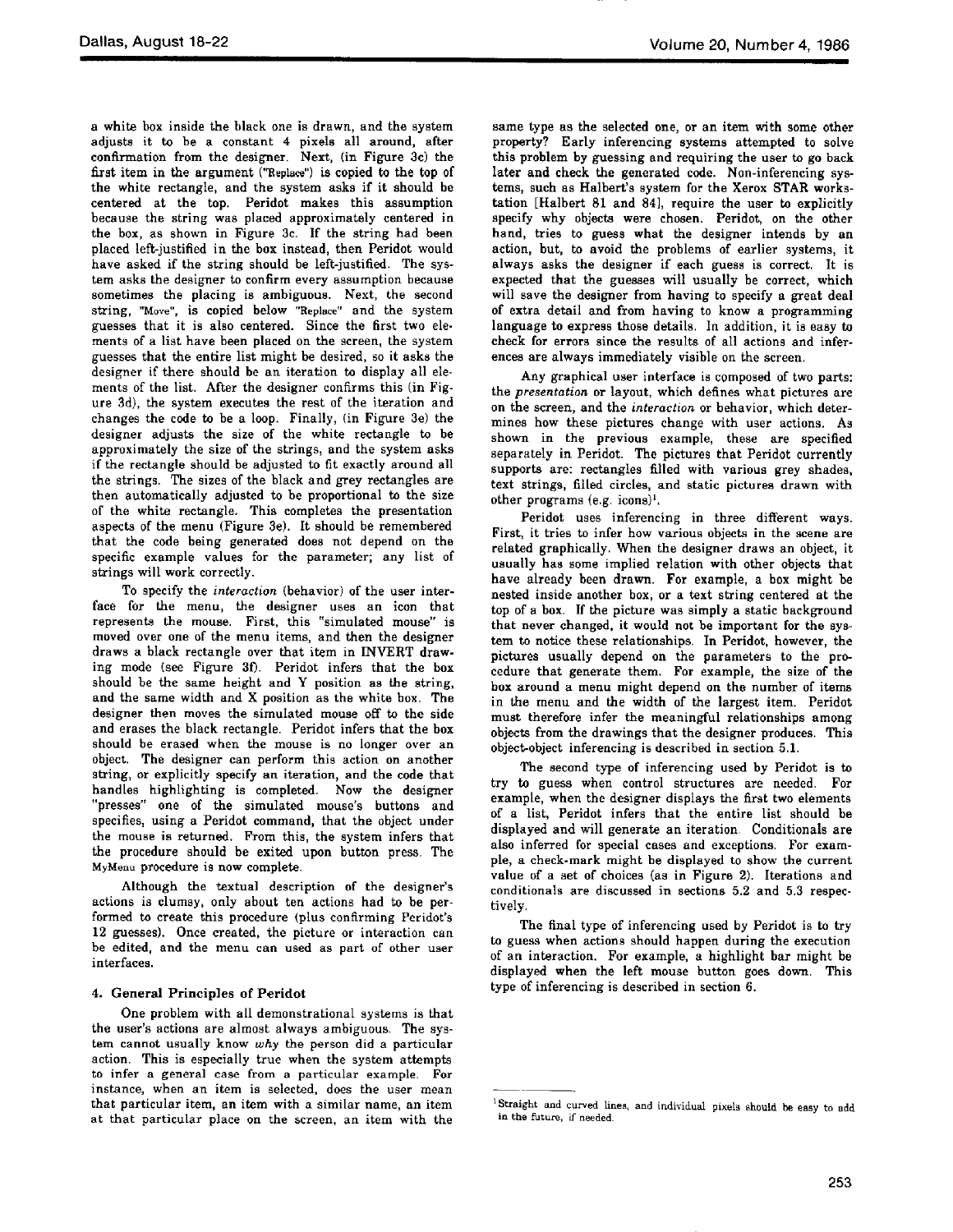# 5. Specifying the Presentation of a User Interface

When specifying the presentation of a user interface, the designer is mainly interested in placing graphics on the screen. During this process, however, Peridot is constantly watching the objects to see what object-object relationships there are, and whether some objects drawn would properly be part of an iteration or conditional.

The designer may draw an object on top of another object. Depending on the drawing function in use, the second object may obscure parts of the first object. This is obvious in Figure 3e, where the black rectangle obscures some of *the* grey rectangle, the white rectangle obscures part of the black one, and the text obscures part of the white one. For this reason, Peridot never changes the order for drawing objects (although the designer is allowed to do this, of course). The calculation order may be changed, however, if a property of an object to be drawn later is needed. For example, in Figure 3e, the width of the strings are needed to calculate the width of the white rectangle even though the rectangle must be drawn first. Peridot insures that the calculation is done in the correct order before the drawing commences.

# 5.L *Inferring Object-Object Relationships*

The object-object relationships that are inferred deal with the position and size properties of the objects. The other properties (color, value, font, etc.) are assumed to be constant unless the designer explicitly specifies that they should depend on some other object or parameter. In the example of section 3 above, the colors of the rectangles were constant, but the values for the strings were explicitly specified to depend on the parameter "Items" (by selecting "Replace" and "Move" in the parameter window and using the "StringFromSelect" menu command).

Each object-object relationship that can be inferred is represented in Peridot as a simple *condition-action rule.*  Each rule has a test that determines if the relationship is appropriate (the *condition),* a message to be used to ask the designer whether the rule should be applied, and an *action to* cause the objects to conform to the rule. The Appendix lists some sample rules from Peridot. The rules are currently expressed in LISP so the designer will not be able to add new rules. It is very easy, however, for a LISP programmer to modify the rule set.

Since the rules specify very low level relationships (e.g. that a string should be centered inside a box), there appear to be a small number of rules required to handle existing interfaces. In an informal survey of a number of Direct Manipulation interfaces, about 50 rules seemed to be sufficient. In order to allow for human imprecision, however, some leeway must be given to the designer as to the placement and size of objects, so the drawings will not be exact. For example, the designer may want one box to be inside another box with a border of 3 pixels all around, but actually draw it with a border of 5 on one side and 2 on another. Therefore the tests in Peridot for whether to apply a particular rule have thresholds of applicability. Unfortunately, this means that the same drawing may pass more than one test. The *conflict resolution strategy* is simply to order the tests based on restrictiveness (the most demanding tests are first) and based on the heuristically determined likelihood of their being appropriate. This ordering is changed based on the types of the objects being tested, since, for example, it is much more likely for a text string to be centered at the top of a box than for another box to be.

| Show Size     |  |
|---------------|--|
| Show Position |  |
| Move Object   |  |
|               |  |
| Undo Previous |  |
| Redo          |  |
| Re-initialize |  |

### Figure 4.

**The** grey rectangle is **the same height and** Y position as **the string** "Exit" and **the same width and X** position as the white rectangle.

When the designer draws an object and a rule's test succeeds, Peridot queries the designer whether to apply the rule using the rule's message (see the lower window in Figures 3a-3f). If the system has guessed wrong, the designer answers "no" and the system will try to find a different rule that applies. If the system is correct, the designer may still want to modify parameters of the rule. For example, the system may decide that a box is inside another box with a border of 13 pixels all around, and the designer may decide to use 15 pixels instead. Of course, it may be the case that no rule is found or that the appropriate rule is skipped because the designer has been too sloppy in the original drawing and the rule's test fails. In this case, the designer will usually modify the drawing so that the test will succeed, but it is also possible to explicitly pick a rule to apply.

Most rules in Peridot relate one object to one other existing object<sup>2</sup>. The designer can explicitly specify two objects to apply rules to, but normally the relationships are inferred automatically when an object is created. In this case, the other (existing) object is found by searching through all the other objects in a certain order. When defining the *presentation* of the user interface, the order is: (1) the selected object (the designer can explicitly select an object to apply the rules to), (2) the previous object that was created, and (3) the objects in the vicinity of the new object. When defining the *interaction* portion of the user interface, the order for checking is: (1) the selected object, (2) the object under the simulated pointing devices (see section 6), and (3) the objects in the vicinity of the new object. The system stops searching when an object and a rule are found that completely specifies all of the positional and shape properties of the new object.

Occasionally some of an object's properties may depend on one object and other properties depend on a different object. For example, the highlight bar in a menu may have the same height and "y" value as the string, but the same width and "x" as the surrounding box (see Figure 4). To handle this case, there are rules in Peridot that only define some of the properties of objects. These rules are marked as "incomplete" so that Peridot knows to try additional rules on other objects to handle the rest of the properties (in the Appendix, rule "Rect-same-size" is incomplete).

<sup>2</sup>There are a small number of special rules that test a *group* of objects. This is necessary, for example, to make the size of a box depend on the sum of the sizes of all the items inside it.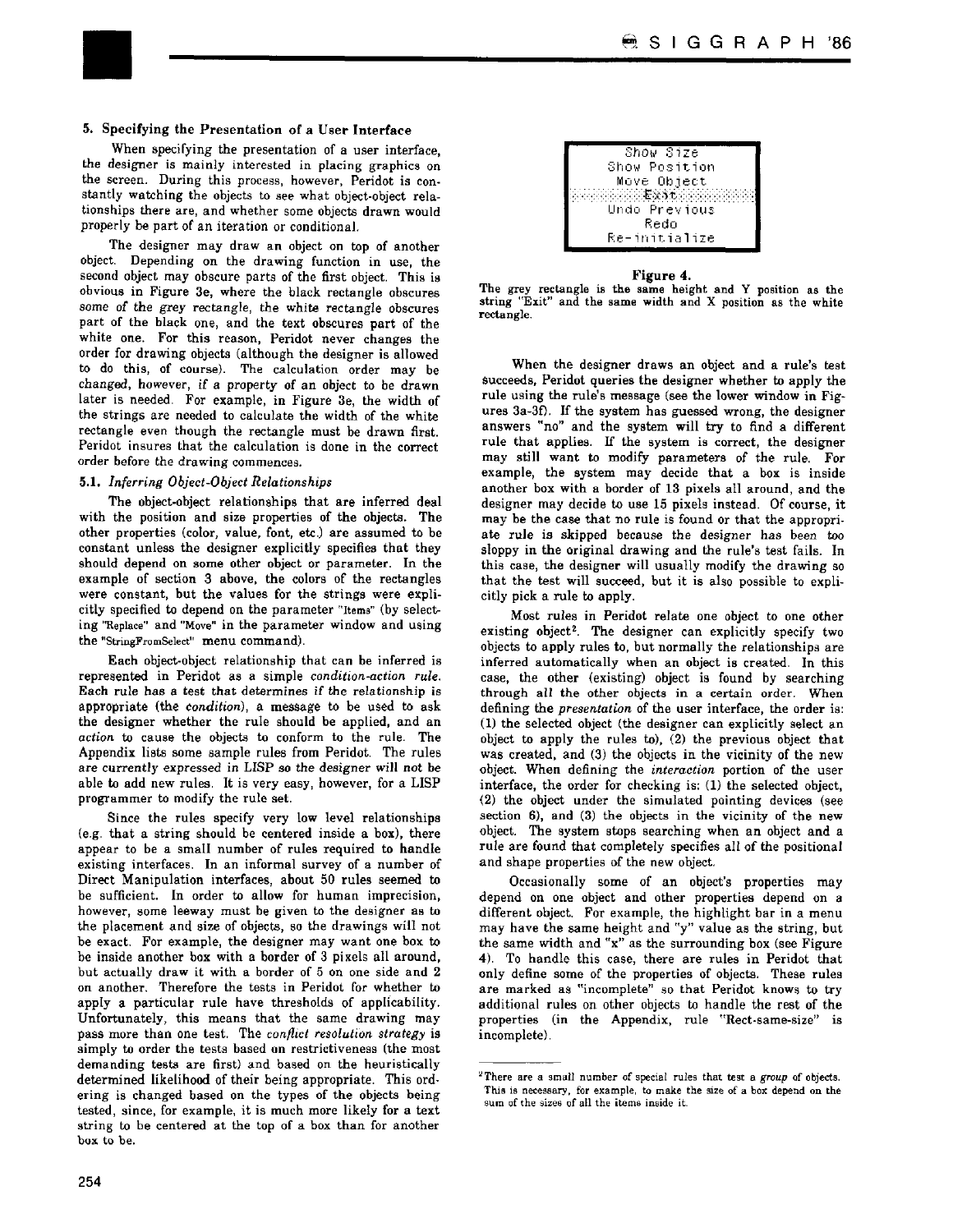Peridot will infer relationships among objects no matter how they are created. Therefore, the same rules will be applied whether an object is created from scratch, by copying some other object, or by transforming an existing object. Since Peridot generalizes from the *results* of the operations, and not *traces* of the actions like many previous Programming by Example systems, it provides much more flexibility to the designers and allows user interfaces to be easily edited. For example, if the designer makes an error when drawing an object or wants to change an existing object, he can simply correct it and Peridot will automatically apply the rules to the new version.

The relationships that Peridot infers can be thought of as *constraints* [Borning 79][Olsen 85] between the two objects. Although the relationships are inferred in one direction (e.g. object R2 depends on object R1), the reverse dependency is also remembered so the relationships can be automatically reversed, if necessary. For instance, the width of the white rectangle in the example of section 3 originally depended on the width of the black rectangle (Figure 3b). When it is later changed to depend on the width of the widest string (Figure 3e), Peridot automatically reverses the constraint with the black rectangle so *black* rectangle's width depends on the *white* rectangle, and similarly for the grey and black rectangles.

Usually, the first object tested is the correct one to apply rules to and the first rule whose test succeeds covers all of the properties of the object. Even when multiple comparisons are required, however, the rule checking occurs without any noticeable delay. If the delay were to increase in the future, this would still not be a problem since the rules are checked at design time (not when the user interface is used by end users), so some delays are acceptable. The advantage of using inferencing rather than requiring the designer to explicitly specify the relationships is that much less knowledge is required by the designer. This is because the designer does not have to know how to choose which of the 50 possible relationships apply and what the parameters to those relationships are.

# 5.2. *Inferring Iterations*

A recognized problem with all Direct Manipulation systems is that repetitive actions are tedious. For example, if a procedure takes a list of strings to be displayed, the designer does not want to have to individually demonstrate where to display each one. Therefore, Peridot watches the designer's actions to try to infer when two previous actions might be part of a loop. If they appear to be, it queries the designer as to whether a loop is intended. If so, the statements are replaced with a loop statement, and the rest of the loop is executed. As an example, if the designer copies the first two strings from a list of strings and displays them stacked vertically (as in Figure 3c), Peridot asks the designer if the rest of the strings should be displayed in the same manner. If the designer agrees, Peridot calculates how to display the rest of the strings in a similar manner as the first two (as in Figure 3d) and the code for the procedure is automatically changed.

Clearly, this assumes that the objects will be related in some linear fashion, and it will not handle some types of layouts. For example, it will not handle the items of the menu being spaced exponentially, or only displaying every third menu item. Our claim is that these unusual layouts are extremely rare in *real* user interfaces and Peridot will have good coverage without them.

Currently, Peridot infers iterations when the first two elements of a list are displayed<sup>3</sup>. Other objects may also be involved in the iteration, however. For example, in Figure 2, there are black boxes and white boxes for each string taken from the list. Peridot therefore will also include these in the iteration.

# 5.3. *Inferring Conditionals*

Conditionals are important in user interfaces for specifying *exceptions* and *special cases.* As an example of an exception, a procedure might display a list of strings vertically. However, if one of the strings is a list, then the first element of the list might be the string to be displayed, and the rest of the list might be a sublist to select from after this element is selected. With special cases, the designer wants something extra to happen when certain conditions are met. For example, a check mark may signal the current value from a set of choices, as in Figure 2.

For conditionals, the designer needs a way to specify what to look for to signal the condition (the "IF" part) and what action or actions to perform (the "THEN" part). Peridot supports this by having the designer specify the general case as described above, and giving the "Conditional" command to Peridot. The designer then selects the item that is an exception or special case. For an exception, Peridot tries to infer why it is different, and for a special case, it tries to infer when the graphic should occur. The conditions that are noticed are:

- one value has a different type (e.g. a list versus an atom, or a number rather than a string),
- one is an empty string, or
- numerical properties such as equal to, greater than, or less than zero.

Alternatively, the designer can specify that the value of a parameter should determine whether the conditional should apply. For example, the parameter CurrentMode in Figure 2 determines when to display the check mark.

After Peridot knows the "IF" part, it then allows the designer to demonstrate the "THEN" part, if it is not already displayed, using the same techniques as for any other picture.

Naturally, after a conditional statement is specified, Peridot re-executes the code to insure that the picture is consistent with the new procedure. This causes any additional places where the condition applies to be displayed correctly, which should help the designer spot any errors in the conditional.

# **6. Specifying the Interaction for a User Interface**

One of Peridot's primary innovations is to allow the interaction portion of a user interface to be specified by demonstration. This operates in a similar manner to the presentation component. The major change is the addition of input devices which can determine when actions should take place and the parameters for those actions.

 ${}^{3}$ It will be easy to also allow the designer to explicitly specify that an iteration should occur for some integer number of times, where the integer may be constant or depend on the value of some variable.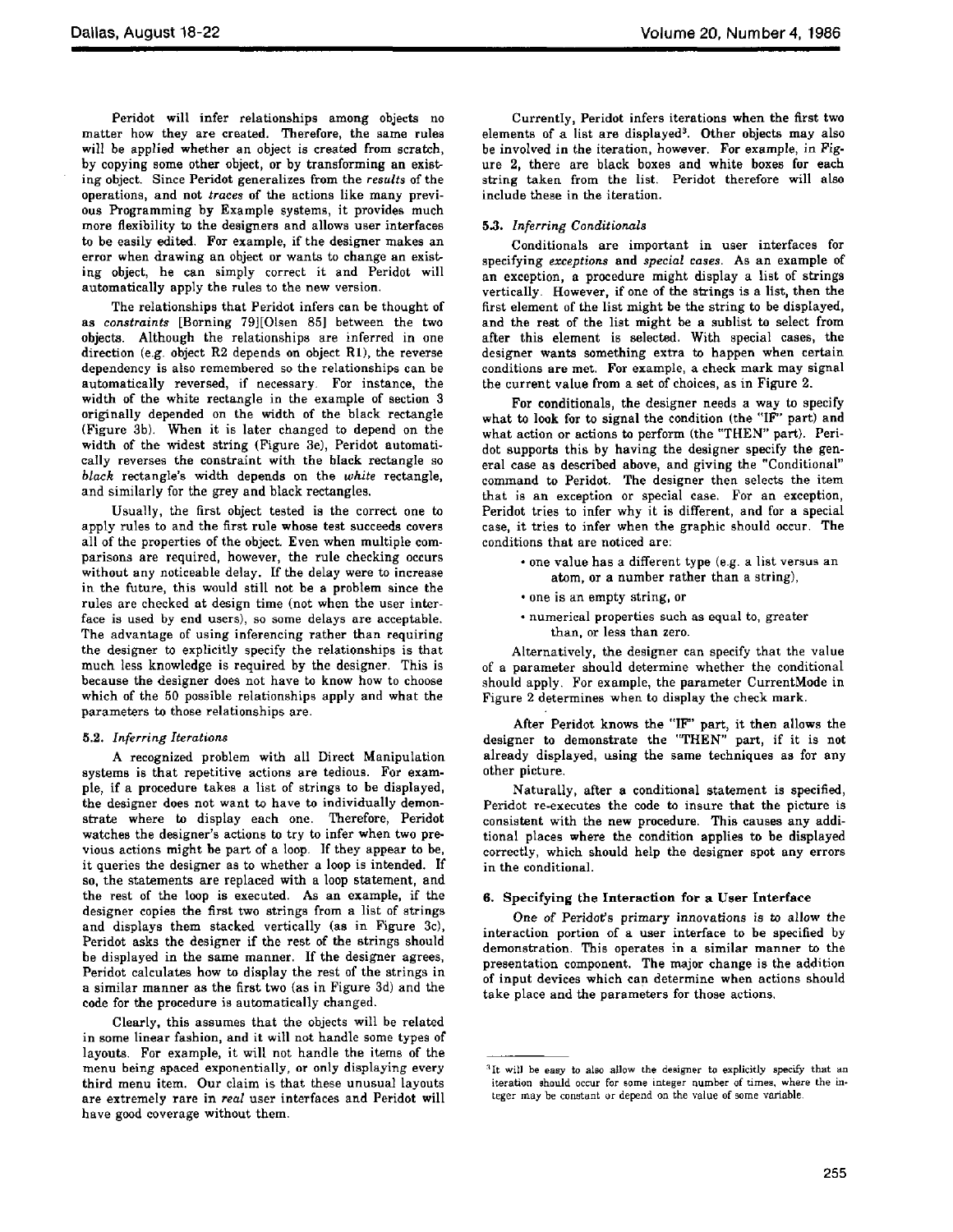

A simulated "mouse" pointing device with three buttons. The device can be moved by pointing at the "nose" (using a real pointing device), and the buttons can be toggled by pressing over them. In (b), the center button is pressed over the word "replace".

Ideally, the designer would simply use the various input devices in the same manner as the end user, but this has three main problems. First, all of the end user's devices may not be available to the designer (for example, in designing the user interface for a flight simulator). Second, some of the input devices are also used for giving commands to Peridot, so disambiguating actions meant for Peridot from those that the end user will perform is difficult. Third, it may be difficult to keep the input device in the correct state (e.g. with a button held down or at a certain location) for the entire time it takes to specify the actions. Therefore, Peridot uses *simulated* devices by having a small icon for each input device (see Figure 5). The designer can move these and toggle "buttons" to indicate what the end user will do with the real input devices.

In addition, it is necessary to have a mode in which the designer can demonstrate what will happen using the *actual* input devices. Although often more clumsy, this is necessary when there are time dependencies, such as with double-clicking or with animations that should happen at a particular speed<sup>4</sup>. In this case, there will be "start watching" and "stop watching" commands to tell Peridot when actions signify what the end user will do and when they are Peridot commands.

When specifying the interaction portion of the user interface, the designer typically moves a simulated input device or changes the status of one of its buttons, and then performs some operation, such as moving an object or drawing a new object. Peridot then creates a conditional statement that is triggered when the input device state or position changes. Of course, there will always be ambiguities (e.g. is the new position significant because it is over an object or because it is no longer over the previous object?) so the designer is always queried to confirm Peridot's guess. Iterations (e.g. perform this until a button is hit), exceptions, and special cases are all be supported for controlling the interaction.

Just as what the end user *sees* is always visible to the designer, what the end user will *do* can also be executed at any time. The designer simply enters execution mode, and the procedure so far is executed. The designer can either use the simulated or the real devices while in execution mode.

# **7. Current Status**

The design and implementation of Peridot are not complete as of the time of this writing (May, 1986). The inferencing mechanisms in Peridot are working, and the presentation component is mostly complete: object-object inferencing is working, iterations are inferred, as shown in Figures 2 and 3, and conditionals are designed but not implemented, although they are expected to be a straightforward extension. For the interaction component, the correct inferences are being made, but the code generation is not implemented.

# 8. Future Work

In addition to finishing the implementation of the parts of Peridot that are described here, other aspects of Peridot will be developed. Connections with application programs will use "active values," which behave like continuously evaluated procedures. These can be updated by either the interface or the application and the other will be immediately notified so it can make the appropriate updates.

The designer can easily edit the presentation of an interface after it has been created, but it is a difficult unsolved problem how to allow editing of the interaction component. To support multiple input devices operating in parallel [Buxton 86], multiple processing for procedures and constraints will be added. In addition, multiprocessing and constraints should allow animations and complex echoing and feedback to be specified using Peridot. Peridot will also be tested with a number of different user interface designers to ensure that the same guesses about relationships apply to different people.

# **9. Conclusions**

Although not yet completed, Peridot already is capable of producing a variety of graphical, highly interactive user interfaces. Both the presentation (layout) and interaction (behavior) of these Direct Manipulation interfaces can be created in an extremely natural, Direct Manipulation manner. For example, Peridot can now create light buttons (as in Figure 2), menus (Figure 3), and toggle switches. Automatic inferencing is used to free the designer from having to specify most of the properties of objects. Constant feedback through queries, and continuously making the results of actions visible, helps insure that all inferences are correct. When fully implemented, Peridot should be able to handle the user interfaces of state-of-the-art graphical programs, such as those on the Apple Macintosh and other Direct Manipulation systems, including Peridot's own user interface. Extremely rapid prototyping should be possible, as well as generation of the actual code used in the final user interfaces. Peridot should also be easy enough to use so that even end users will be able to modify the user interfaces of programs. In its present form, Peridot has already demonstrated that the application of rule-based inferencing and Programming by Example techniques to User Interface Management Systems has tremendous potential.

<sup>&</sup>lt;sup>4</sup>It is also intended in the future to allow designers to specify timing dependencies by constraining actions to a clock as in Rehearsal World [Gould 84].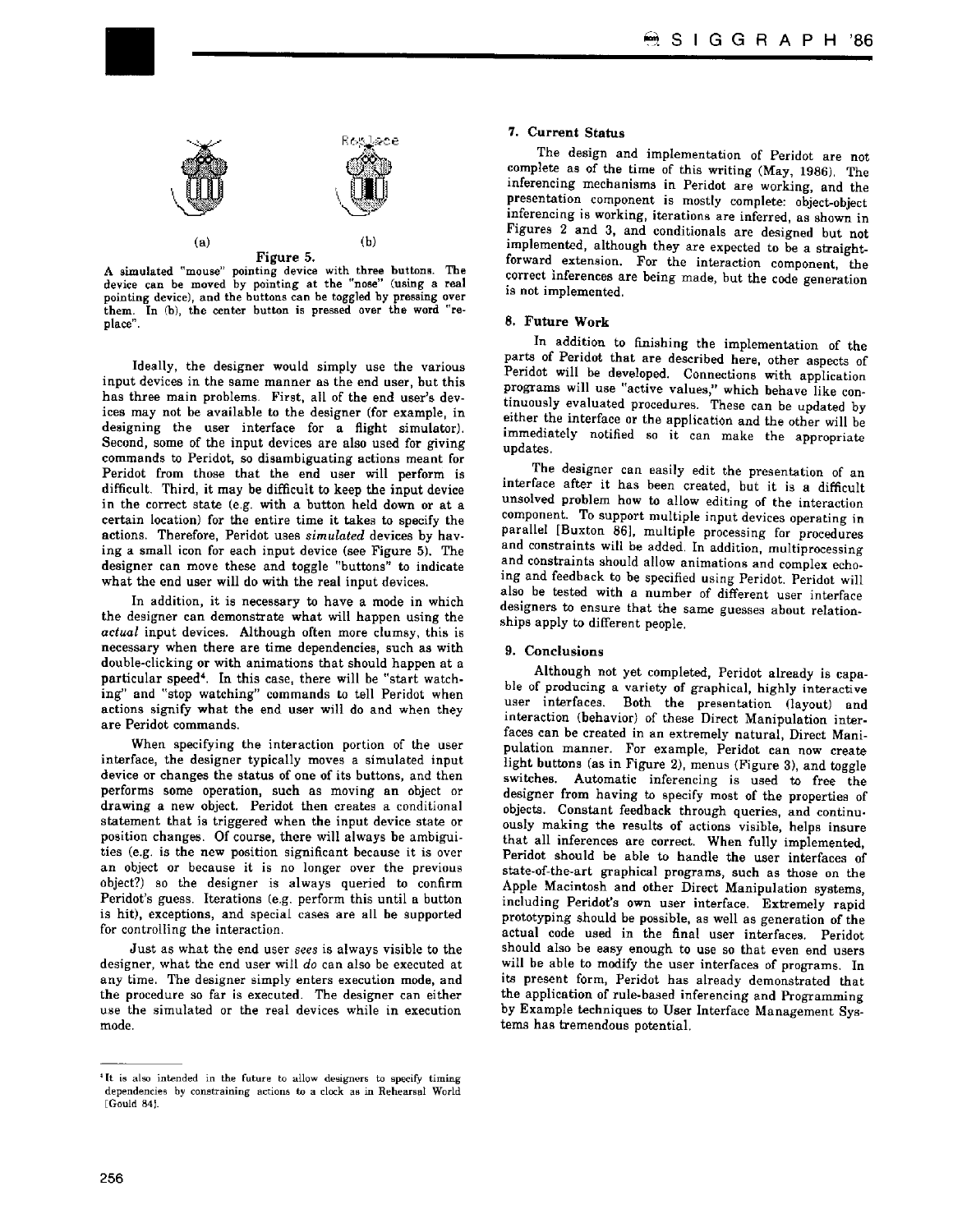# **Appendix:** Sample rules

This appendix shows the form of three rules used in Peridot. The rules are shown in a LISP-like form, with the arithmetic presented in the normal infix notation to make it more readable. The TEST part determines whether the rule should be applied, the MSG is used to ask the designer for confirmation, the ACTION enforces the rule, and the SPECIFIES field tells which of the graphical properties of the object are covered by the rule. The actual rules in Peridot are slightly more complicated.

| Rect-same:      |                                                                                         |
|-----------------|-----------------------------------------------------------------------------------------|
| TEST:           | $(AND ((abs (R1.1efft - R2.1eff)) < THRESHHOLD)$                                        |
|                 | $((abs (R1.botcom - R2.botcom)) < THRESHHOLD)$                                          |
|                 | $((abs (R1, width - R2, width)) < THRESHHOLD)$                                          |
|                 | ((abs (Rl.height - R2.height)) < THRESHHOLD) )                                          |
| MSG:            | (CONCAT R1.name                                                                         |
|                 | " seems to be the same size and position as "                                           |
|                 | R2 name ".")                                                                            |
| ACTION:         | (SETQ R2.1eft "Fetch R1.1eft")                                                          |
|                 | (SETO R2.bottom "Fetch R1.bottom")                                                      |
|                 | (SETO R2.width "Fetch R1.width")                                                        |
|                 | (SETO R2 height "Fetch R1 height")                                                      |
| SPECIFIES: ALL  |                                                                                         |
|                 |                                                                                         |
|                 | Rect-same-size-with-same-offset:                                                        |
| TEST:           | (AND ((abs (Ri.left - R2.left)) < BigTHRESHHOLD)                                        |
|                 | ((abs (RI.bottom - R2.bottom)) < BigTHRESHEOLD)                                         |
|                 | $((abs (R1width - R2.width)) < SmalITHRESHHOLD)$                                        |
|                 | $((abs (RI. height - R2. height)) <$ SmallTHRESHHOLD)                                   |
|                 | $((abs (abs (Rl.left - R2.left)) -$                                                     |
|                 | $(nb)$ (Rl.bottom - R2.bottom)) )) < SmallTHRESHHOLD) )                                 |
| MSG:            | (CONCAT R1.name " seems to be the same size as "                                        |
|                 | R2.name " and at a constant offset of "                                                 |
|                 | $(STQ$ offset (ave $((aha (R1.1eff - R2.1eff)))$ -                                      |
|                 | $(abs (R1.bottom - R2.bottom)))$                                                        |
|                 | ".")                                                                                    |
| <b>ACTION:</b>  | (SETO R2.left (CONCAT "Fetch R1.left + " offset))                                       |
|                 | (SETQ R2.bottom (CONCAT "Fetch R1.bottom + " offset))                                   |
|                 | (SETO R2.width "Fetch R1.width")                                                        |
|                 | (SETO R2.height "Fetch R1.height")                                                      |
| SPECIFIES: ALL  |                                                                                         |
| Rect-same-size: |                                                                                         |
| TEST:           | $(\text{AND}$ $((\text{abs} \ \text{(R1.width} - \text{R2,width})) < \text{THESHHOLD})$ |
|                 | $((abs (R1. height - R2. height)) <$ THRESHHOLD))                                       |
| NSC:            | (CONCAT R1, name " seems to be the same size as "                                       |
|                 | R2.name " but in an unrelated place.")                                                  |
| <b>ACTION:</b>  | (SETO R2.width "Fetch R1.width")                                                        |
|                 | (SETO R2.height "Fetch R1.height")                                                      |
|                 | SPECIFIES: (width height)                                                               |

#### ACKNOWLEDGEMENTS

First, we want to thank Xerox Canada, Inc. for the donation of the Xerox workstations and Interlisp environment. This research was also partially funded by the National Science and Engineering Research Council (NSERC) of Canada. For help and support with this paper, we would like to thank the SIG-GRAPH referees, and Bernita Myers, Peter Rowley, Ralph Hill, and Ron Baecker.

# **REFERENCES**

- [Apple 85] Apple Computer, Inc. *Inside Macintosh.* Addison-Wesley, 1985.
- [Bauer 78] Michael Anthony Bauer. *A Basis for the Acquisition of Procedures.* PhD Thesis, Department of Computer Science, University of Toronto. 1978. 310 pages.
- [Biermann 76a] Alan W. Biermann. "Approaches to Automatic Programming," *Advances in Computers,* Morris Rubinoff and Marshall C. Yovitz, eds. Vol. 15. New York: Academic Press, 1976. pp. 1-63.
- [Biermann 76b] Alan W. Biermann and Ramachandran Krishnaswamy. "Constructing Programs from Example Computations," *IEEE Transactions on Software Engineering.* Vol. SE-2, no. 3. Sept. 1976. pp. 141-153.
- [Borning 79] Alan Borning. *Thinglab--A Constraint-Oriented Simulation Laboratory.* Xerox Palo Alto Research Center Technical Report SSL-79-3. July, 1979. 100 pages.
- [Buxton 83] W. Buxton, M.R. Lamb, D. Sherman, and K.C. Smith. "Towards a Comprehensive User Interface Management System," *Computer Graphics: SIGGRAPH'83 Conference Proceedings.* Detroit, Mich. Vol. 17, no. 3. July 25-29, 1983. pp. 35-42.
- [Buxton 86] William Buxton and Brad Myers. "A Study in Two-Handed Input," *Proceedings SIGCHI'86: Human Factors in Computing Systems.* Boston, MA. April 13-17, 1986.
- [Cardelli 85] Luca Cardelli and Rob Pike. "Squeak: A Language for Communicating with Mice," *Computer Graphics: SIG-GRAPH'85 Conference Proceedings.* San Francisco, CA. Vol. 19, no. 3. July 22-26, 1985. pp. 199-204.
- [Foley 84] James D. Foley. "Managing the Design of User-Computer Interfaces," *Proceedings of the Fifth Annual NCGA Conference and Exposition.* Anaheim, CA. Vol. If. May 13-17, 1984. pp. 436-451.
- [Gould 84] Laura Gould and William Finzer. *Programming by Rehearsal.* Xerox Palo Alto Research Center Technical Report SCL-84-1. May, 1984. 133 pages. A short version appears in *Byte.* Vol. 9, no. 6. June, 1984.
- [Halbert 81] Daniel C. Halbert. *An Example of Programming by Example.* Masters of Science Thesis. Computer Science Division, Dept. of EE&CS, University of California, Berkeley and Xerox Corporation Office Products Division, Palo Alto, CA. June, 1981.55 pages.
- [Halbert 84] Daniel C. Halbert. *Programming by Example.* PhD Thesis. Computer Science Division, Dept. of EE&CS, University of California, Berkeley. 1984. Also: Xerox Office Systems Division, Systems Development Department, TR OSD-T8402, December, 1984. 83 pages.
- [Hayes 85] Philip J. Hayes, Pedro A. Szekely, and Richard A. Lerner. "Design Alternatives for User Interface Management Systems Based on Experience with COUSIN, *Proceedings SIGCHI'85: Human Factors in Computing Systems.* San Francisco, CA. April 14-18, 1985. pp. 169-175.
- [Henderson 86] D. Austin Henderson, Jr. "The Trillium User Interface Design Environment," *Proceedings SIGCHI'86: Human Factors in Computing Systems.* Boston, MA. April 13-17, 1986. pp. 221-227.
- [Hutehins 86] Edwin L. Hutchins, James D. Hollan, and Donald A. Norman. "Direct Manipulation Interfaces," *User Centered System Design,* Donald A. Norman and Stephen W. Draper, eds. Hillsdale, New Jersey: Lawrence Erlbaum Associates, 1986. pp. 87-124.
- [Jacob 85] Robert J.K. Jacob. "A State Transition Diagram Language for Visual Programming," *IEEE Computer.* Vol. 18, no. 8. Aug. 1985. pp. 51-59.
- [Lieberman 82] Henry Lieberman. "Constructing Graphical User Interfaces by Example," *Graphics Interface, '82,* Toronto, Ontario, March 17-21, 1982. pp. 295-302.
- [Myers 84] Brad A. Myers. "The User Interface for Sapphire," *IEEE Computer Graphics and Applications.* Vol. 4, no. 12, December, 1984. pp. 13-23.
- [Myers 86] Brad A. Myers. "Visual Programming, Programming by Example, and Program Visualization; A Taxonomy," *Proceedings SIGCHI'86: Human Factors in Computing Systems.* Boston, MA. April 13-17, 1986. pp. 59-66.
- [Myers prep] Brad A. Myers. *Applying Visual Programming with Programming by Example and Constraints to User Interface Management Systems.* PhD Thesis, Department of Computer Science, University of Toronto, Toronto, Ontario, Canada. In progress.
- [Nix 86] Robert P. Nix. "Editing by Example," *ACM Transactions on Programming Languages and Systems.* Vol. 7, no. 4. Oct. 1985. pp. 600-621.
- [Olsen 83] Dan R. Olsen and Elizabeth P. Dempsey. "Syngraph: A Graphical User Interface Generator," *Computer Graphics: SIGGRAPH'83 Conference Proceedings.* Detroit, Mich. Vol. 17, no. 3. July 25-29, 1983. pp. 43-50.
- [Olsen 84] Dan R. Olsen, Jr., William Buxton, Roger Ehrich, David J. Kasik, James R. Rhyne, and John Sibert. "A Context for User Interface Management," *IEEE Computer Graphics and Applications.* Vol. 4, no. 2. Dec. 1984. pp. 33- 42.